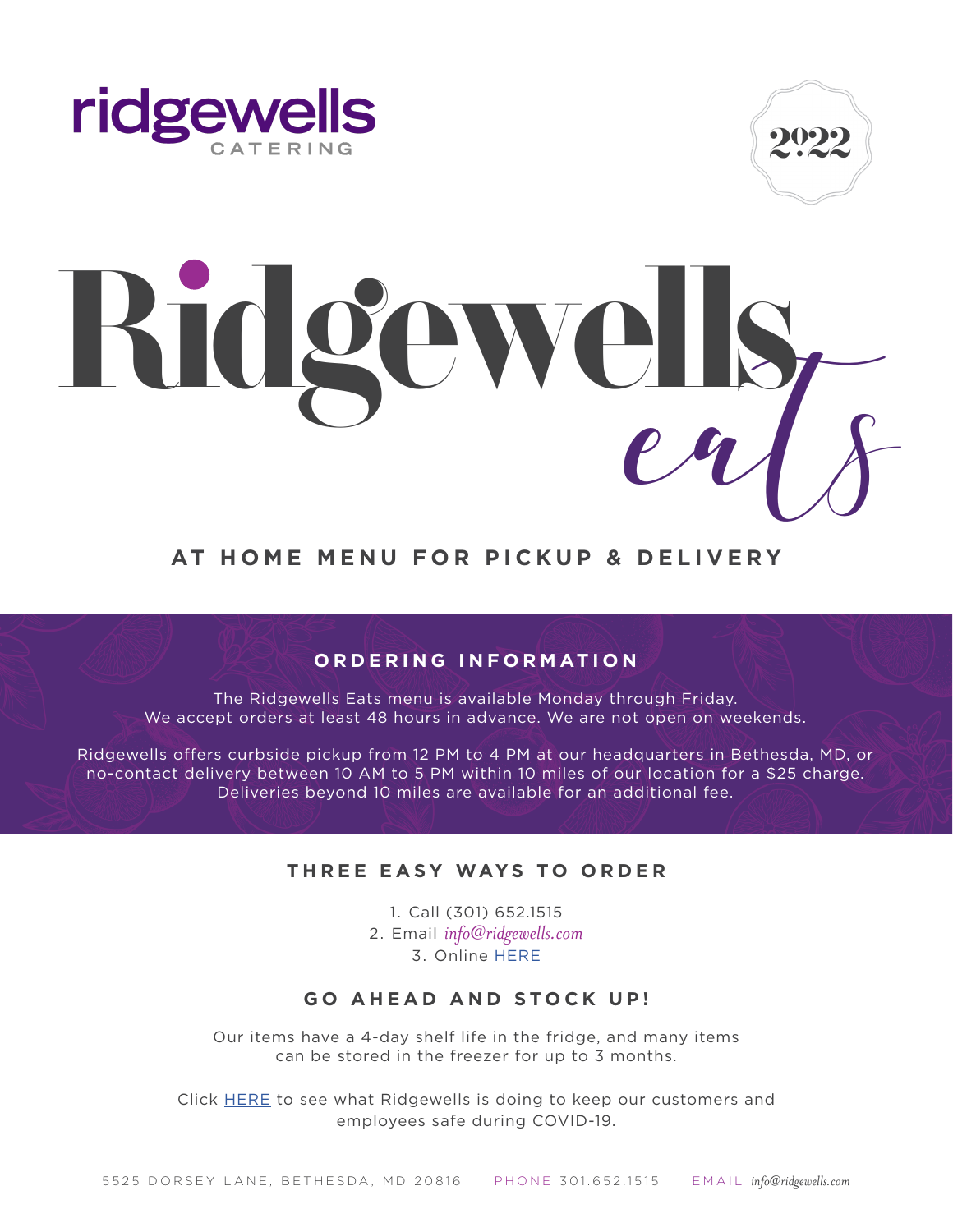

THE RIDGEWELLS SNACK BOARD



**CHICKEN & LEMONGRASS SOUP** *GF, NF, DF* With Jasmine Rice, Cilantro, and Scallions *\$20.00 (1 Quart Soup & 1 Quart Rice)*

**CLASSIC TOMATO SOUP** *NF* With Herbed Crostini *\$15.00 (1 Quart Soup & 1 Dozen Crostinis)*

### **TURKEY & TRIPLE BEAN CHILI** *GF, NF* With Tortilla Chips, Sour Cream, and Pico de Gallo *\$32.00 (1 Quart Soup, 6 ounces Tortilla Chips)*



### **ARTISAN CHEESE BOARD** *NF*

Manchego, Boursin, Aged Cheddar, Brie, Dried Apricots, Dried Figs, Fresh Grapes, Fresh Strawberries, Flatbread Strips, Crostini, Wild Berry Jam *\$100.00 (Serves 15)*

### **CHARCUTERIE & CHEESE BOARD** *NF*

Prosciutto, Capicola, Soppresatta, Genoa Salami, Manchego, Aged Cheddar, Brie, Boursin, Dried Apricots, Dried Figs, Mixed Olives, Strawberries, Wild Berry Jam, Herb Bundle

*\$120.00 (Serves 10)*

### **THE RIDGEWELLS SNACK BOARD**

Chocolate Bacon, Blistered Pear Halves, Pepperoncini, Candied Baby Rainbow Carrots, Blistered Sweet Mini Peppers, Shishito Peppers, Heirloom Cherry Tomatoes, Manchego, Boursin, Cornichon And Olive Medley Ridgewells Trail Mix, Crackers, Crostini, Grain Mustard, Fig Jam

*\$120.00 (Serves 15)*

### **WINTER CRUDITÉS BOARD** *GF, NF*

Blistered Cherry Tomatoes, Rainbow Baby Carrots Endive, Carnival Cauliflower Florets Charred Mini Sweet Peppers, Pimento Cheese *\$85.00 (Serves 15)*



*V = Vegan Veg = Vegetarian GF = Gluten-Free DF = Dairy-Free NF = Nut-Free*

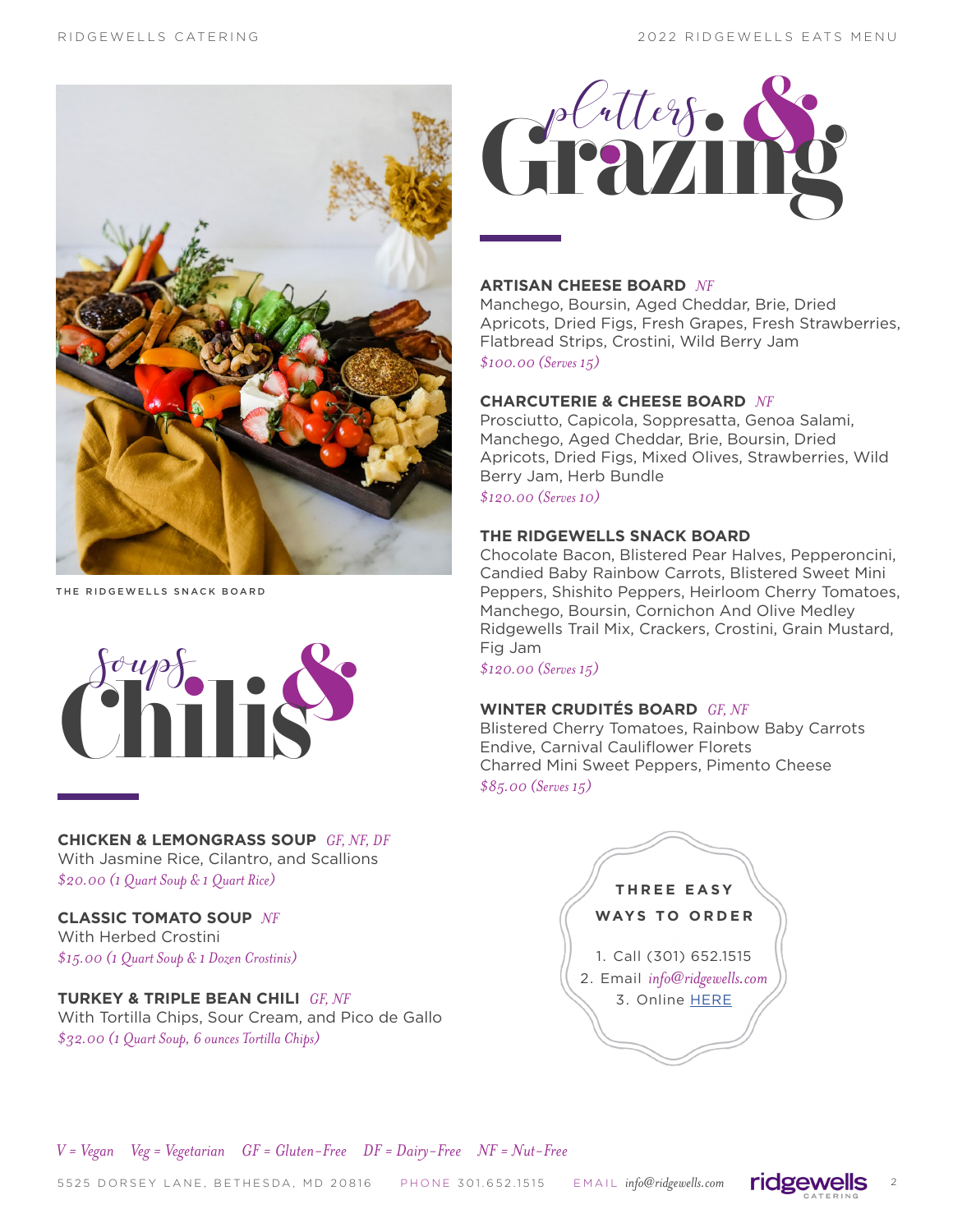

**BELUGA LENTIL & WILD ARUGULA CITRUS SALAD** *V, GF, NF* With Blackberry & Preserved Lemon Dressing *\$30.00 (Serves 4-6)*

**KALE CAESAR SALAD** *NF* With Homemade Caesar Dressing And Parmigiano Reggiano Shards *\$28.00 (Serves 4-6)*

### **LIVEWELL SALAD** *V, GF, NF* Romaine, Chiffonade, Shaved Radish, Shaved Mixed Baby Beets, Chia Seeds, Red Wine Vinaigrette, Sunflower Seeds, Pumpkin Seeds

*\$30.00 (Serves 4-6)*

# **TIME FOR A DETOX SALAD** *GF, NF, DF*

With Mint & Apple Cider Vinaigrette *\$28.00 (Serves 4-6)*



### **BEEF BOURGIGNON WITH EGG NOODLES** *NF, DF*

Red Wine Braised Beef Shortribs, Pearl Onions, Caramelized Mushrooms, Egg Noodles

*\$45.00 (Serves 4-6)*

### **BEEF LASAGNA** *NF*

Layered Pasta, Italian Sausage, Ground Beef, Tomato Sauce, Three Cheeses *\$36.00 (Serves 4-6)*

**BREADED CHICKEN TENDERS** *NF, DF* With Homemade BBQ Sauce *\$25.00 (15 Pieces Per Order)*

**CAULIFLOWER STEAK** *V, GF, NF* With Kale, Garbanzo Beans, and Tikka Masala Sauce *\$30.00 (Serves 4)*



THE JUMBO MEATBALL

**GRILLED BONELESS PORK CHOPS** *GF, NF, DF* With Citrus And Chili Glaze, Served With Sautéed Kale *\$28.00 (Serves 4; 6 Oz Portions)*

**FLANK STEAK WITH FRESH HERBS** *GF, NF, DF* With Sautéed Spinach *\$45.00 (Serves 4-6; 2 lbs.)*

**GRILLED SALMON** *GF, NF, DF* With Cherry Tomatoes, Caper Relish, Sautéed Spinach *\$40.00 (Serves 4; 5 Oz. Portions)*

**LEMON THYME GRILLED CHICKEN BREAST** *GF, NF, DF* With Sautéed Kale *\$36.00 (Serves 4)*

**PAN-SEARED BRANZINO** *GF, NF, DF* Caramelized Shallots, Salsa Verde, Charred Lemons *\$45.00 (Serves 4)*

**THE JUMBO MEATBALL** *NF* Housemade Marinara, Shaved Parmesan, Fresh Basil *\$45.00 (Serves 4 to 6; Includes 6, 4 Oz Meatballs)*

*V = Vegan Veg = Vegetarian GF = Gluten-Free DF = Dairy-Free NF = Nut-Free*